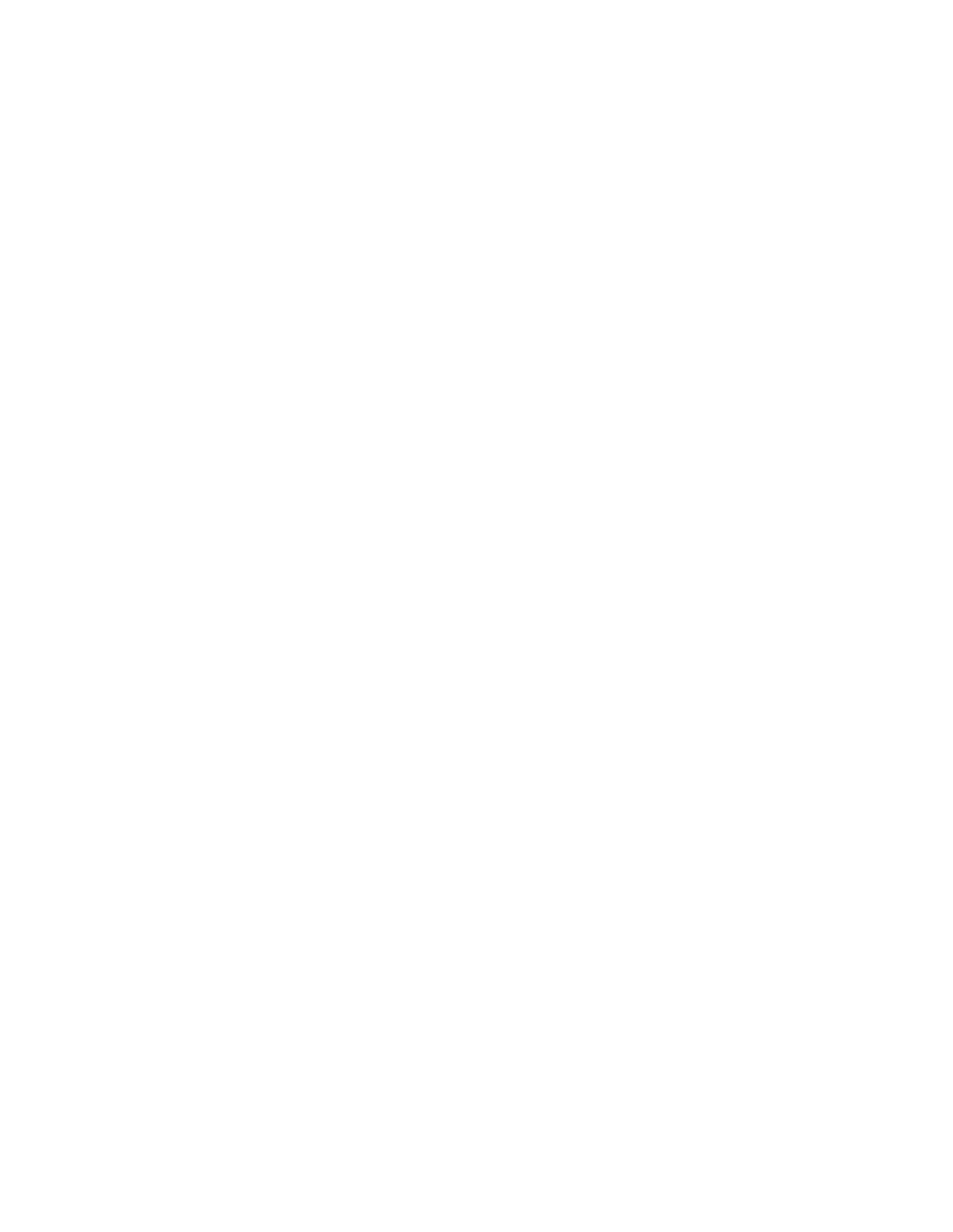## **Jonas Horwitz, Ph.D.**

#### **THIS NOTICE DESCRIBES HOW MEDICAL INFORMATION ABOUT YOU MAY BE USED AND DISCLOSED AND HOW YOU CAN GET ACCESS TO THIS INFORMATION. PLEASE REVIEW IT CAREFULLY.**

## **[There is an Alternate Brief Version](http://prosites-sitgrowpuppy.homestead.com/hipaa2.html)**

#### **Notice of Privacy Practices**

Privacy is a very important concern for all those who come to this office. It is also complicated because of the many federal and state laws and our professional ethics. Because the rules are so complicated some parts of this Notice are very detailed and you probably will have to read them several times to understand them. If you have any questions our Privacy Officer will be happy to help you understand our procedures and your rights. His or her name and address are at the end of this Notice.

Contents of this Notice

- A. Introduction To Our Clients
- B. What we mean by your medical information
- C. Privacy and the laws about privacy
- D. How your protected health information can be used and shared
	- 1. Uses and disclosures with your consent
		- a. The basic uses and disclosures For treatment, payment, and health care operations (TPO) b. Other uses and disclosures in health care
	- 2. Uses and disclosures that require your Authorization
	- 3. Uses and disclosures that don't require your Consent or Authorization
	- 4. Uses and disclosures where you to have an opportunity to object<br>5. An Accounting of disclosures we have made
	- An Accounting of disclosures we have made
- E. Your rights concerning your health information
- F. If you have questions or problems

#### A. Introduction - To our clients

This Notice will tell you how we handle your medical information. It tells how we use this information here in this office, how we share it with other professionals and organizations, and how you can see it. We want you to know all of this so that you can make the best decisions for yourself and your family. Because the laws of this state and the laws of federal government are very complicated and we don't want to make you read a lot that may not apply to you, we have removed a few small parts. If you have any questions or want to know more about anything in this Notice, please ask our Privacy Officer for more explanations or more details.

#### B. What we mean by your medical information

Each time you visit us or any doctor's office, hospital, clinic, or any other what are called "healthcare providers" information is collected about you and your physical and mental health. It may be information about your past, present or future health or conditions, or the tests and treatment you got from us or from others, or about payment for healthcare. The information we collect from you is called, in the law, PHI which stands for Protected Health Information. This information goes into your medical or healthcare record or file at office.

In this office this PHI is likely to include these kinds of information:

Reasons you came for treatment. Your problems, complaints, symptoms, or needs.

 Diagnoses. Diagnoses are the medical terms for your problems or symptoms. Although we in this office do not necessarily believe that medical or psychiatric diagnoses most accurately reflect the situations of many of our clients we may assign the closest "fit" to facilitate communication with insurance companies. Feel free to ask your therapist about your diagnosis.

 A treatment plan. A list of the treatments and any other services which we think will be best to help you. Progress notes. Each time you come in we write down very briefly some things about how you are doing, what we notice about you, and what you tell us.

Records we get from others who treated you or evaluated you.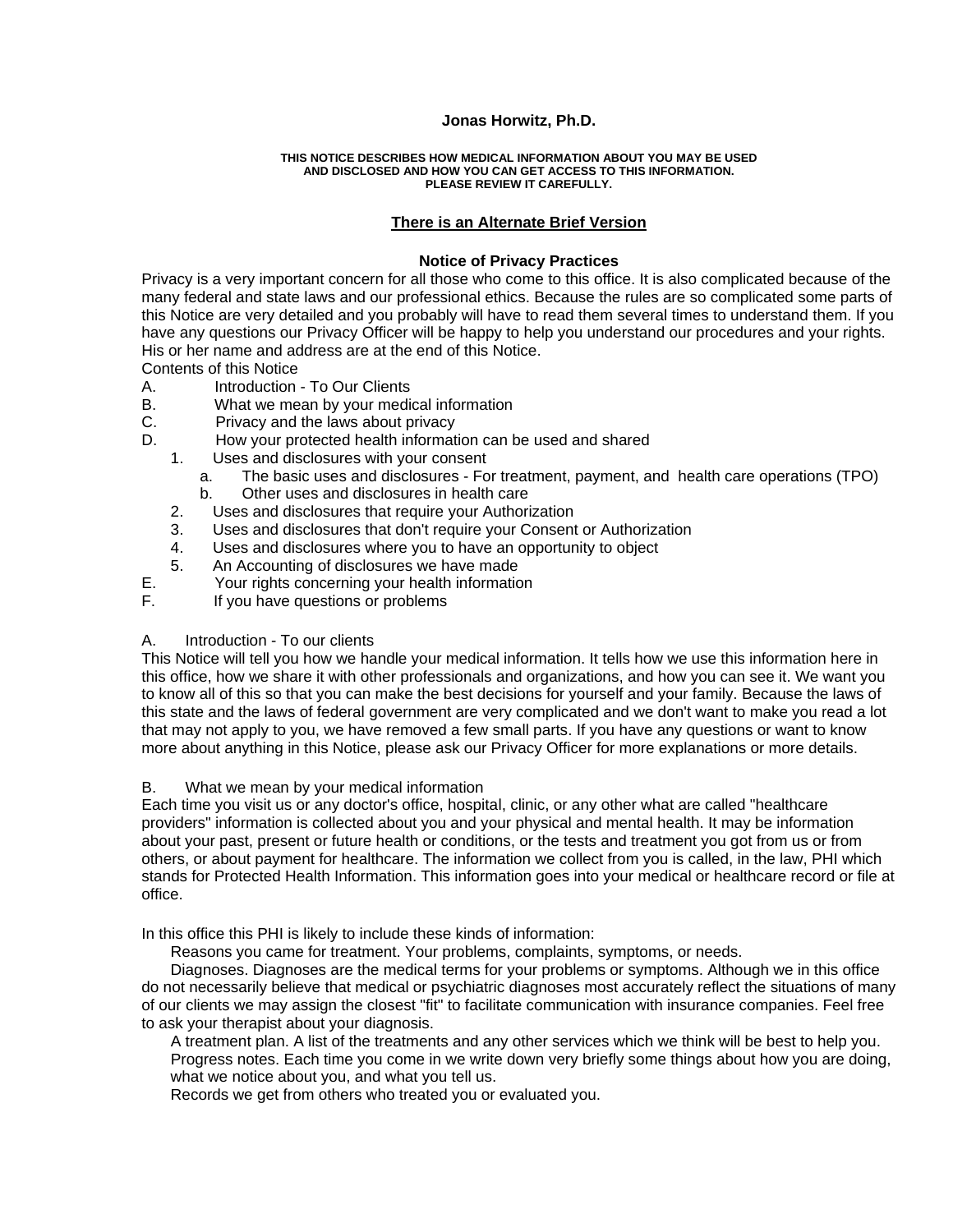Psychological test scores, school records, and other reports.

Information about medications you took or are taking.

- Legal matters
- Billing and insurance information

This list is just to give you an idea and there may be other kinds of information that go into your healthcare record here.

We use this information for many purposes. For example, we may use it:

To plan your care and treatment.

To decide how well our treatments are working for you.

 When we talk with other healthcare professionals who are also treating you such as your family doctor or the professional who referred you to us.

 To show that you actually received the services from us which we billed to you or to your health insurance company.

To improve the way we do our job by measuring the results of our work.

When you understand what is in your record and what it is used for you can make better decisions about who, when, and why others should have this information.

Although your health record is the physical property of the healthcare practitioner or facility that collected it, the information belongs to you. You can read it and if you want a copy we can make one for you( but may charge you for the costs of copying and mailing, if you want it mailed to you). If you find anything in your records that you think is incorrect or believe that something important is missing you can ask us to amend (add information to) your record although in some rare situations we don't have to agree to do that. If you want, our Privacy Officer, whose name is at the end of this Notice, can explain more about this.

# C. Privacy and the laws

We are also required to tell you about privacy because of the privacy regulations of a federal law, the Health Insurance Portability and Accountability Act of 1996 (HIPAA).

The HIPAA law requires us to keep your Personal Healthcare Information (or PHI) private and to give you this notice of our legal duties and our privacy practices which is called the Notice of Privacy Practices (or NPP). We will obey the rules of this notice as long as it is in effect but if we change it the rules of the new NPP will apply to all the PHI we keep. If we change the NPP we will post the new Notice in our office where everyone can see. You or anyone else can also get a copy from our Privacy Officer at any time and it will be posted on our website at [web address].

# D. How your protected health information can be used and shared

When your information is read by me or others in this office and used by us to make decisions about your care that is called, in the law, "use." If the information is shared with or sent to others outside this office, that is called, in the law, "disclosure." Except in some special circumstances, when we use your PHI here or disclose it to others we share only the minimum necessary PHI needed for those other people to do their jobs. The law gives you rights to know about your PHI , how it is used and to have a say in how it is disclosed (shared) and so we will tell you more about what we do with your information.

We use and disclose PHI for several reasons. Mainly, we will use and disclose it for routine purposes and we will explain more about these below. For other uses we must tell you about them and have a written Authorization from unless the law lets or requires us to make the disclosure without your authorization. However, the law also says that there are some uses and disclosures that don't need your consent or authorization.

# 1. Uses and disclosures of PHI in healthcare with your consent

After you have read this Notice you will be asked to sign a separate Consent form to allow us to use and share your PHI. In almost all cases we intend to use your PHI here or share your PHI with other people or organizations to provide treatment to you, arrange for payment for our services, or some other business functions called health care operations. Together these routine purposes are called TPO and the Consent form allows us to use and disclose your PHI for TPO. Take a minute to re-read that last sentence until it is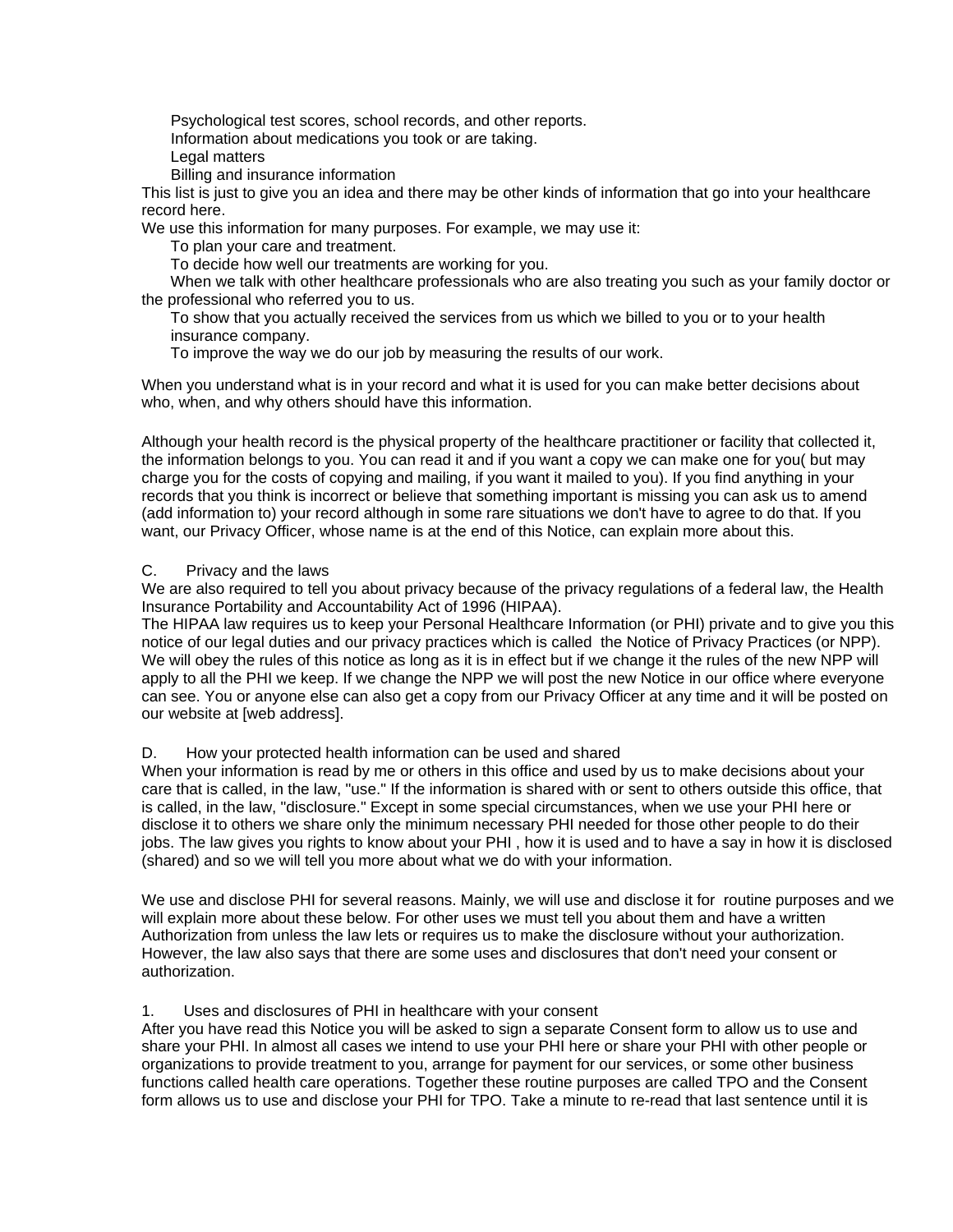clear because it is very important. Next we will tell you more about TPO.

## 1a. For treatment, payment, or health care operations.

We need information about you and your condition to provide care to you. You have to agree to let us collect the information and to use it and share it to care for you properly. Therefore you must sign the Consent form before we begin to treat you because if you do not agree and consent we cannot treat you.

When you come to see us, several people in our office may collect information about you and all of it may go into your healthcare records here. Generally, we may use or disclose your PHI for three purposes: treatment, obtaining payment, and what are called healthcare operations. Let's see what these mean.

#### For treatment

We use your medical information to provide you with psychological treatments or services. These might include individual, family, or group therapy, psychological, educational, or vocational testing, treatment planning, or measuring the benefits of our services.

We may share or disclose your PHI to others who provide treatment to you. We are likely to share your information with your personal physician. If you are being treated by a team we can share some of your PHI with them so that the services you receive will work together. The other professionals treating you will also enter their findings, the actions they took, and their plans into your medical record and so we all can decide what treatments work best for you and make up a Treatment Plan. We may refer you to other professionals or consultants for services we cannot provide. When we do this we need to tell them some things about you and your conditions. We will get back their findings and opinions and those will go into your records here. If you receive treatment in the future from other professionals we can also share your PHI with them. These are some examples so that you can see how we use and disclose your PHI for treatment.

## For payment

We may use your information to bill you, your insurance, or others so we can be paid for the treatments we provide to you. We may contact your insurance company to check on exactly what your insurance covers. We may have to tell them about your diagnoses, what treatments you have received, and the changes we expect in your conditions. We will need to tell them about when we met, your progress, and other similar things.

## For health care operations

There are a few other ways we may use or disclose your PHI for what are called health care operations. For example, we may use your PHI to see where we can make improvements in the care and services we provide. We may be required to supply some information to some government health agencies so they can study disorders and treatment and make plans for services that are needed. If we do, your name and personal information will be removed from what we send.

## 1b. Other uses in healthcare

Appointment Reminders. We may use and disclose medical information to reschedule or remind you of appointments for treatment or other care. If you want us to call or write to you only at your home or your work or prefer some other way to reach you, we usually can arrange that. Just tell us.

Treatment Alternatives. We may use and disclose your PHI to tell you about or recommend possible treatments or alternatives that may be of help to you.

Other Benefits and Services. We may use and disclose your PHI to tell you about health-related benefits or services that may be of interest to you.

Business Associates. There are some jobs we hire other businesses to do for us. In the law, they are called our Business Associates. Examples include a billing service who figures out, prints, and mails our bills. These business associates need to receive some of your PHI to do their jobs properly. To protect your privacy they have agreed in their contract with us to safeguard your information.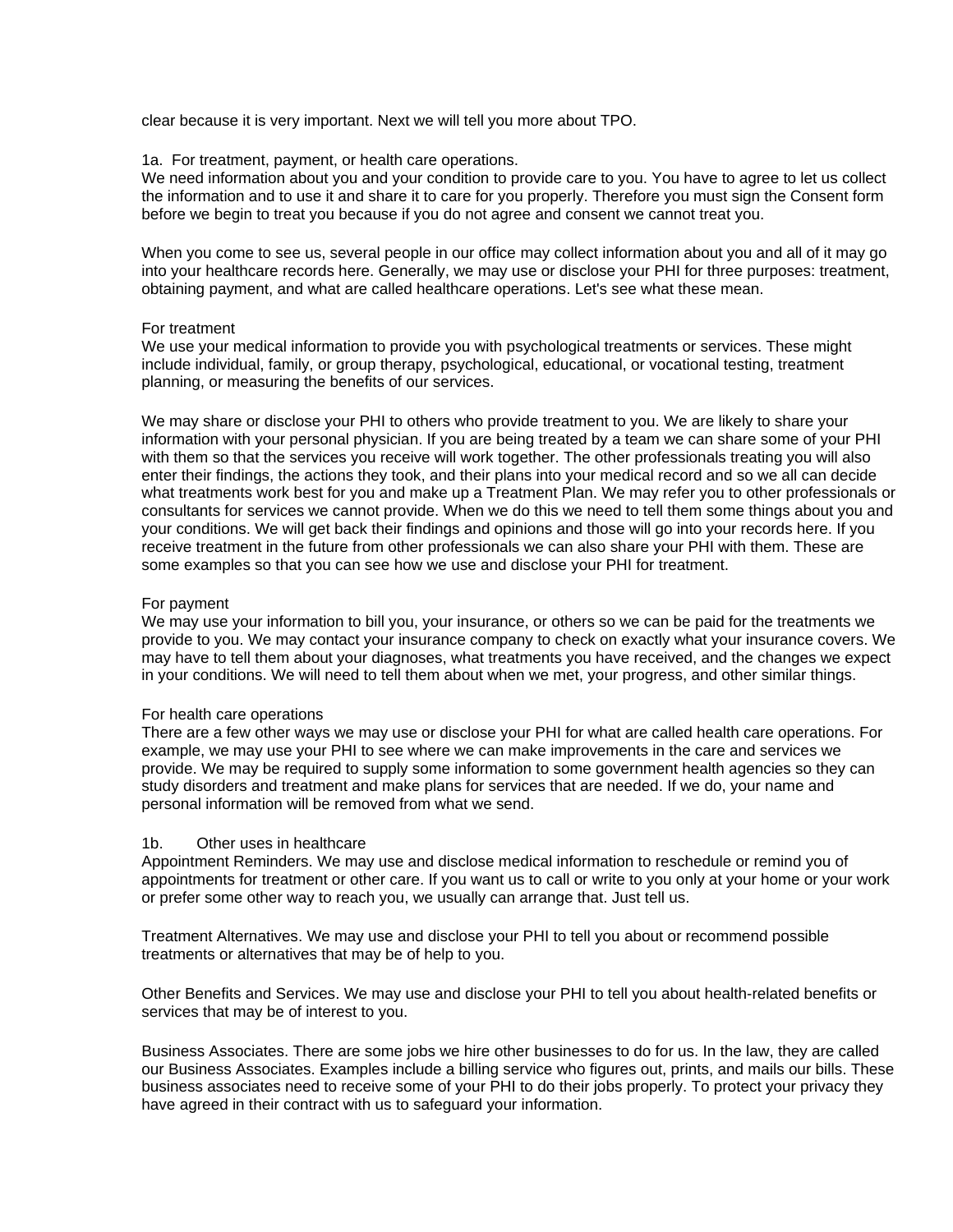#### 2. Uses and disclosures that require your Authorization

If we want to use your information for any purpose besides the TPO or those we described above we need your permission on an Authorization form. We don't expect to need this very often.

If you do authorize us to use or disclose your PHI, you can revoke (cancel) that permission, in writing, at any time. After that time we will not use or disclose your information for the purposes that we agreed to. Of course, we cannot take back any information we had already disclosed with your permission or that we had used in our office.

3. Uses and disclosures of PHI from mental health records that don't require a Consent or Authorization The laws lets us use and disclose some of your PHI without your consent or authorization in some cases. Here are examples of when we might have to share your information.

#### When required by law

There are some federal, state, or local laws which require us to disclose PHI.

We have to report suspected child abuse.

 If you are involved in a lawsuit or legal proceeding and we receive a subpoena, discovery request, or other lawful process we may have to release some of your PHI. We will only do so after trying to tell you about the request, consulting your lawyer, or trying to get a court order to protect the information they requested.

 We have to disclose some information to the government agencies which check on us to see that we are obeying the privacy laws.

## For Law Enforcement Purposes

We may release medical information if asked to do so by a law enforcement official to investigate a crime or criminal.

For public health activities

We might disclose some of your PHI to agencies which investigate diseases or injuries.

#### For specific government functions

We may disclose PHI of military personnel and veterans to government benefit programs relating to eligibility and enrollment. We may disclose your PHI to Workers Compensation and Disability programs, to correctional facilities if you are an inmate, and for national security reasons.

#### To Prevent a Serious Threat to Health or Safety

If we come to believe that there is a serious threat to your health or safety or that of another person or the public we can disclose some of your PHI. We will only do this to persons who can prevent the danger.

#### 4. Uses and disclosures where you to have an opportunity to object

We can share some information about you with your family or close others. We will only share information with those involved in your care and anyone else you choose such as close friends or clergy. We will ask you about who you want us to tell what information about your condition or treatment. You can tell us what you want and we will honor your wishes as long as it is not against the law.

If it is an emergency - so we cannot ask if you disagree - we can share information if we believe that it is what you would have wanted and if we believe it will help you if we do share it. If we do share information, in an emergency, we will tell you as soon as we can. If you don't approve we will stop, as long as it is not against the law.

#### 5. An accounting of disclosures

When we disclose your PHI we may keep some records of whom we sent it to, when we sent it, and what we sent. You can get an accounting (a list) of many of these disclosures.